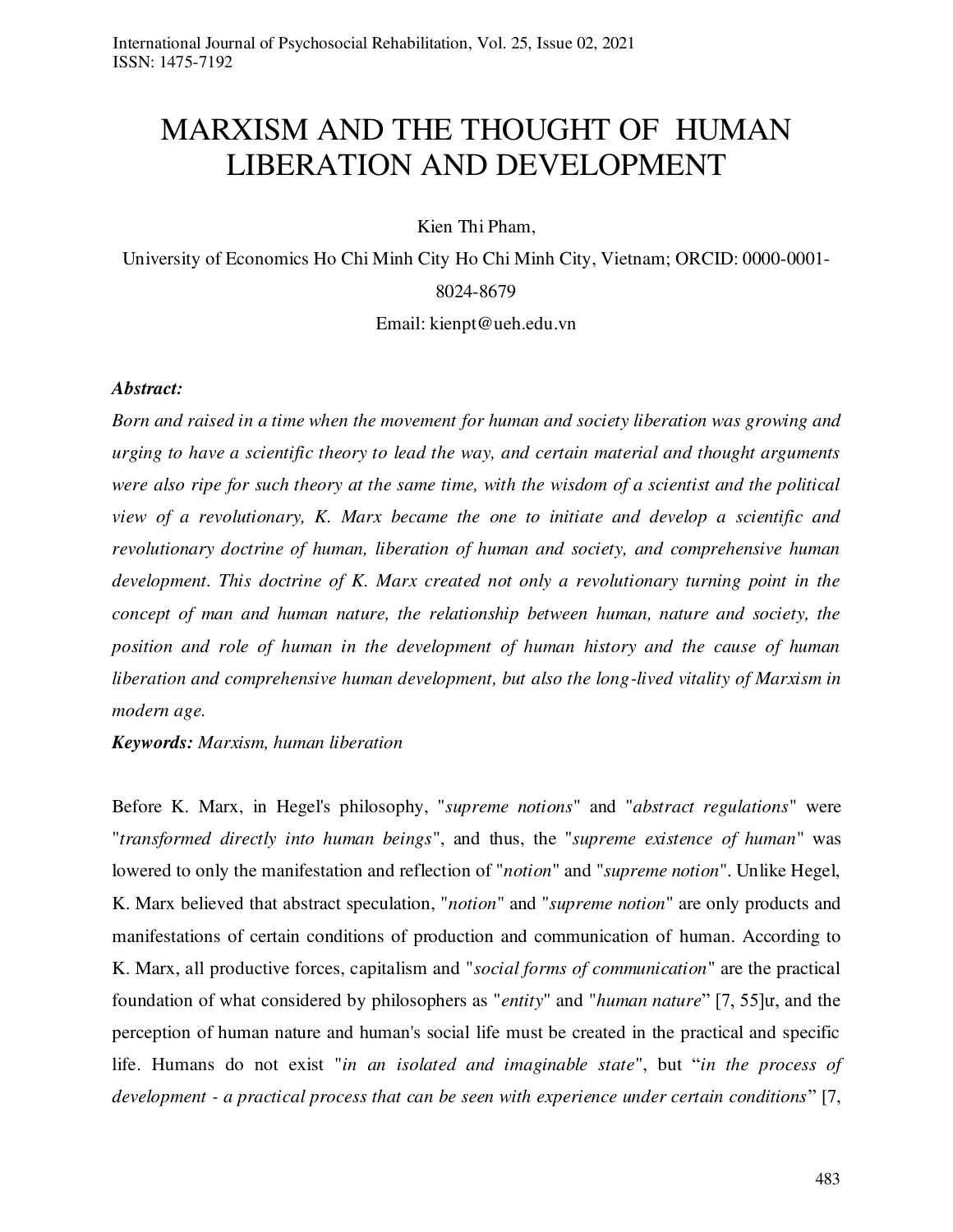38]. Considering that the first prerequisite of all human existence is that human must be able to live before "*making history*", K. Marx said that the first historical behavior of human is "*producing the material life itself*". With this in mind, when criticizing Hegel's speculative view of human and human existence, K. Marx regarded human as a realistic biological-social entity and asserted that humans "*are not abstract creatures hiding somewhere outside the world*", but "*are the human world, the state, the society*" [8, 569]

 By setting out a new way for perceiving the real social life of human, K. Marx also thoroughly criticized L. Feuerbach's view on human. And, in criticizing L. Feuerbach for "*dissolving the religious world into its mundane foundation*" and "*dissolving the nature of religion into human nature",* K. Marx asserted: "*The essence of man is no abstraction inherent in each single individual. In reality, it is the ensemble of the social relations*" [9, 11].

 This is a very famous argument which represents Marxist philosophy of human nature. It has become the theoretical and scientific foundation for Marxism and other sciences to research and deal with human issues. Many well-known thinkers have acknowledged that in the history of human scientific perception, it is difficult to find a truth that at first glance is seemingly simple and clear, but in essence is as profound and fundamental as K. Marx's argument of human nature.

 With the argument that "*Nature is man's inorganic body*", "*with which he must remain in continuous interchange if he is not to die*" and that man's physical and spiritual life is linked to nature, K. Marx affirmed: "*Man is a part of nature*" [14, 135]. However, according to K. Marx, life activity of man is "*conscious*", and thus, through labor, man transformed his nature and created his own social nature. Human not only lives in the natural environment but also in the social environment, thus nature and society are closely connected in each person; the biological factors in every human being do not exist separately from social factors, but they blend together and exist inside social factors; thus, nature is transferred into social nature and transformed in there. And, only in society can man express his natural and social nature; therefore, nature and society are united in human nature, making human existentially whole with both natural and social sides and forming a close relationship of Human - Nature - Society.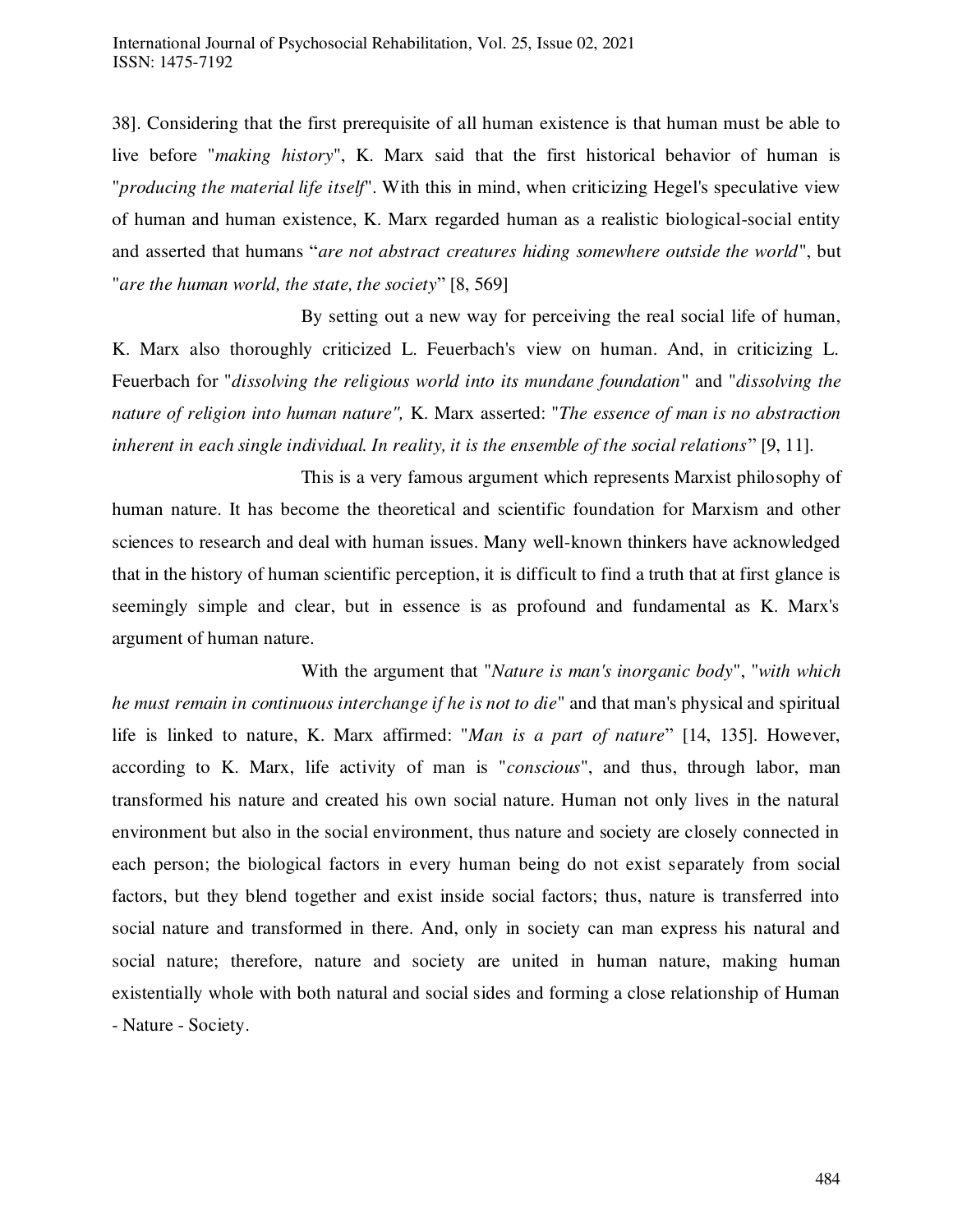By affirming that "*human nature is the ensemble of the social relations*", K. Marx not only interpreted the relationship between human, nature and society, but also analyzed the role of human as the subject in the creation of history.

 Considering the role of human in the development of human history, K. Marx came to the notion that the general tendency of the development of human history is regulated by the development of productive forces - "*a result of human realistic energy*". This practical activity, in turn, is regulated by the conditions for human survival, by "*a form of society that existed before those productive forces*". Every generation of man always receives productive forces created by the previous generation and uses them as a means of new production. Thanks to the transfer of productive forces, humans have "*formed a connection in history, and created the human history*." As production forces and therefore both production relations and social relations of human grow more, "*that history becomes more and more human history*". With this concept, K. Marx concluded: "*Society... is the product of human interaction*" and "*man's social history is always just the history of man's individual development*" [13, 657-658]

 This conclusion proves that in K. Marx's thought, humans are the subject of not only production activities, but also historical activities. Men make their own history. Through practical activities, men have imprinted the creativity of their hands and minds into the natural world, improved social life and thereby developed and perfected themselves. Men are both subject and object of historical development; men make their own history and thus, history is of human, by human and for human.

 Affirming the social nature of human and the role of being the subject to make history, K. Marx also came to the notion that the level of social liberation is always expressed in the freedom of society; personal liberation creates the motivation for social liberation and, in turn, social liberation becomes an essential conditions for personal liberation; men liberate themselves and thereby liberate society and promote social progress. Humans are liberated and free to develop comprehensively - this is one of the basic characteristics of a new social regime, the socialist society where the proletariat - the modern class of workers and its political parties have the mission to build.

 With such a way of posing question, K. Marx considered human liberation and comprehensive human development, "*development of the abundance of human nature*" as "*the purpose itself*" of social development and progress [12, 168]. Human liberation,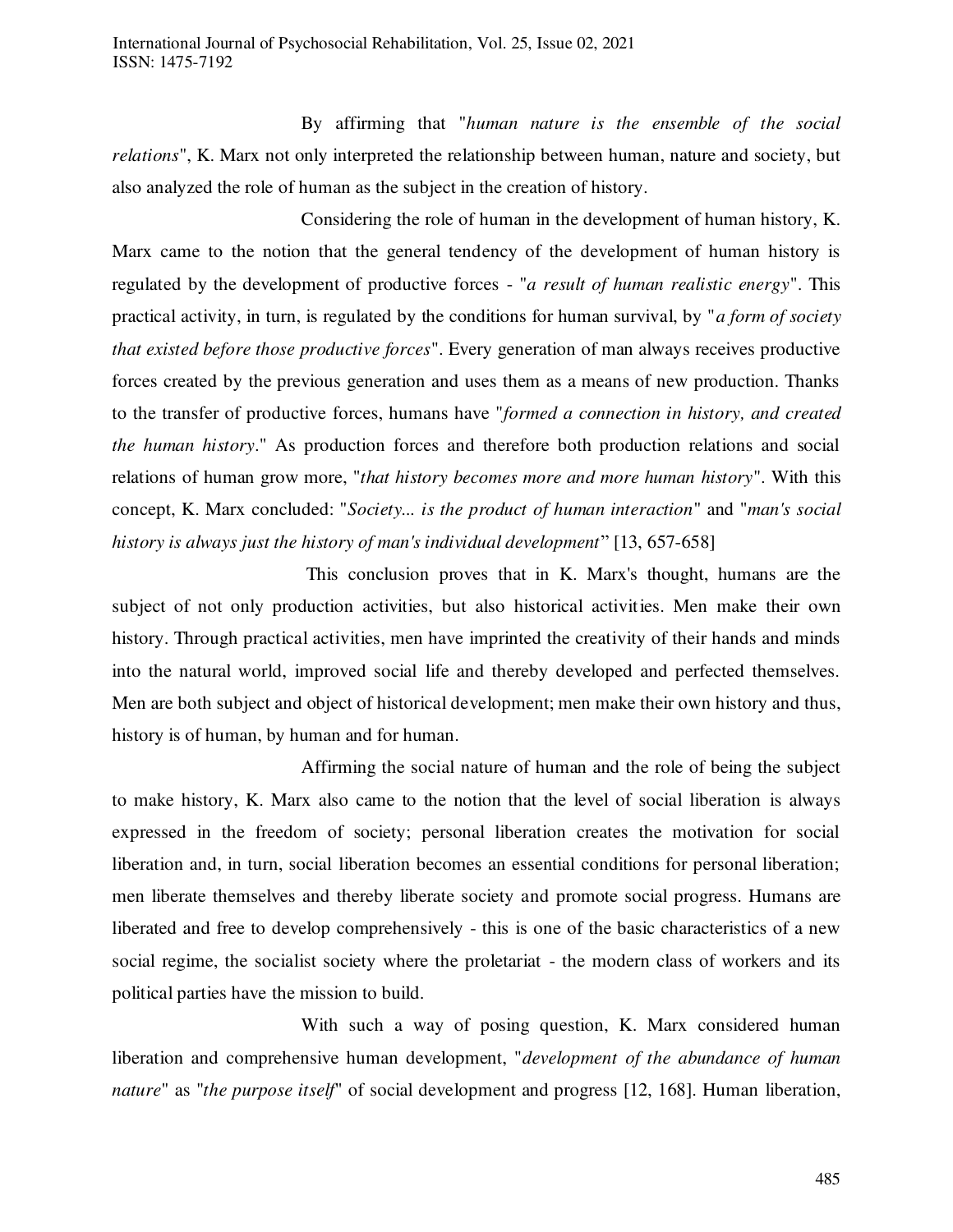comprehensive human development along with the development of production forces and "*social production*" for the prosperity of society to create a better life for each member of the community and for the whole community is the "*only direction*" to not only "*increase social production*" , but also to "*produce fully developed people*". Moreover, it is also "one of the strongest measures" to transform the existing society and put the whole human community into the orbit of socialism[11, 88].

 K. Marx's view on the direction of social development where human liberation and comprehensive human development are the targets, the means and the motivation has been proven in practice by human history. In the modern age, no matter which direction society develops in, all of its orientations must be towards building a harmonious society where economic growth is associated with the implementation of social progress and justice, towards humanitarian values and significance of liberating and developing human, thus creating the foundation for sustainable development - development not only for today's generation, but also for the survival and development opportunities of generations to come.

 Thus, it can be affirmed that the Marxist doctrine of human and human liberation, together with K. Marx's own theory of the noble mission of philosophy - not only to "*explain the world*" but also to "*renovate the world*" by revolution and materialist notions of history with theory of socioeconomic formation as the core – brought along a great revolution in human's history of philosophical thought, and brought Marxist philosophy to the culmination of a radically revolutionary and truly scientific doctrine. For that reason, V.I. Lenin affirmed: K. Marx's doctrine is the "*universal*", "*accurate*", "*complete and steadfast*" doctrine which has provided us with "*a complete worldview*" to perceive and renovate the world; and that "*the philosophy of Marxism is materialism*" and the historical materialism of Marxism is "*the greatest achievement of scientific thoughts*". Today, in the time of transition to socialism, Marxist doctrine is the most revolutionary and scientific, and in that way, it provides progressive humanity and especially the working class worldwide with a great cognitive tool for renovating and building a new society - the socialist regime.

 Creatively applying and developing Marxist doctrine of human, human liberation and comprehensive human development, right from the first days of building the new social regime in our country, the Communist Party of Vietnam has repeatedly affirmed that "*humans are the most precious capital, taking care of human happiness is the highest goal to*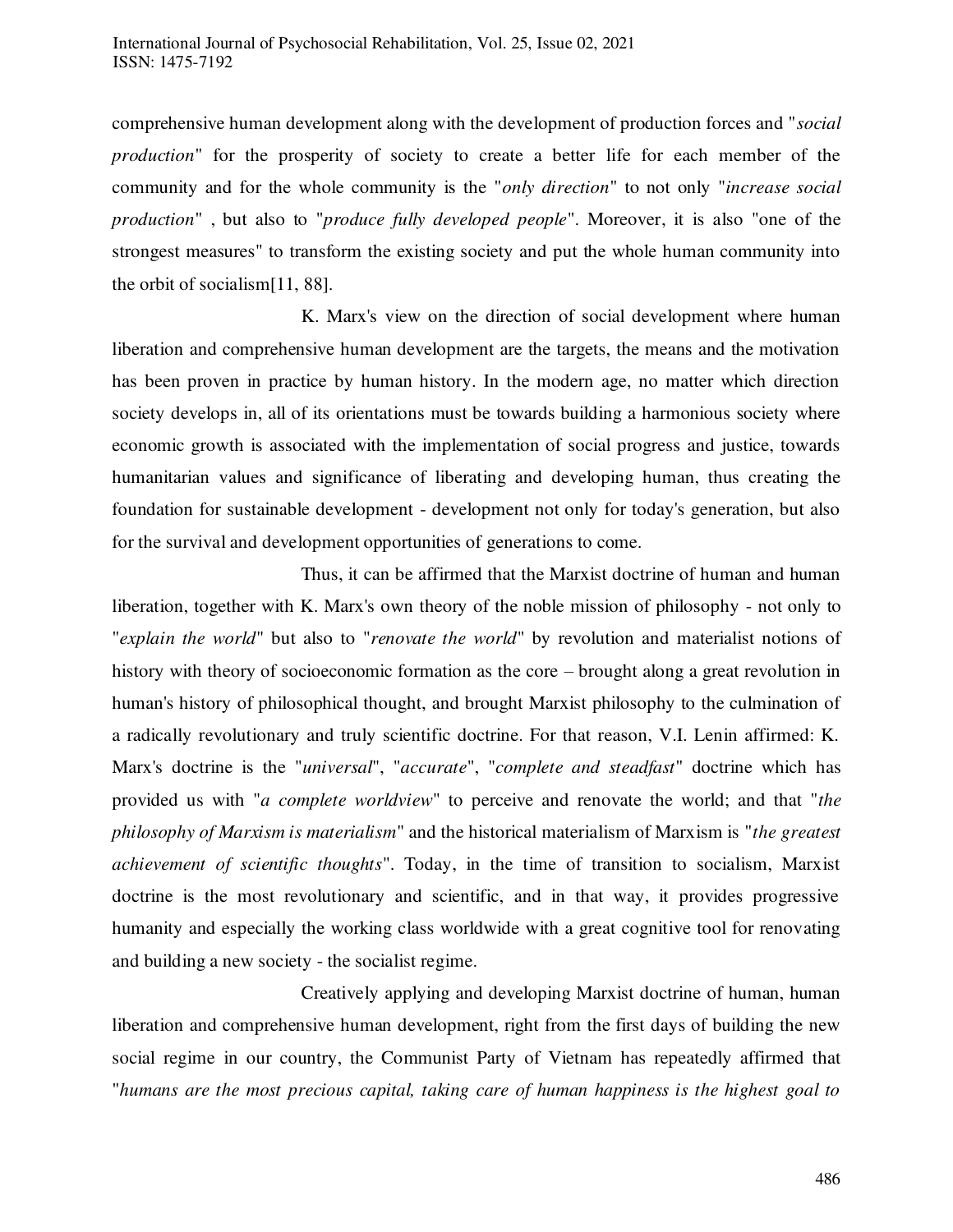*strive for*." Taking care of the happiness of everyone and every household has been put on top and considered a focus by the Party. Entering the period of national socialist-oriented renovation with the aim of human development for a prosper, free and happy life for everyone and every household, in the "*Credo to build the country in the transition to socialism*", the Party affirmed: "*The great direction of social policies is: promoting the human factor on the basis of ensuring justice and equality in terms of rights and obligations of citizens; well combining economic growth and social progress; balancing between material and mental life, between meeting immediate demands and taking care of long-term benefits, between the individual, the collective and the social community*" [21, 13]

 So far, after over 30 years of renovation, Vietnam has just only departed from being an under-developed country to join the group of middle-income developing country. Therefore, for Vietnam today, there is no other way than "*promoting industrialization and modernization in association with the development of knowledge economy*" in a socialist direction. This is not only the inevitable path and the optimal way to reach the goal of rich people, strong country, equitable, democratic and civilized society, but also "*a comprehensive and profound revolution in all areas of social life*" - human revolution, for human and by human. Because, when talking about the advantages of socialism, it is affirmed that those advantages neither are brought to us by anyone nor come naturally. They must be the result of great and enduring efforts of the whole population, of people who develop both intellectually and physically in terms of working ability, sociopolitical positiveness, morality and noble lifestyle.

 The direction of social development towards promoting industrialization and modernization in association with developing knowledge economy for the purpose of developing Vietnamese people is considered by the Party as a critical step in the new development period from now to 2020. Accordingly, that cause requires the concentration of lots of wisdom, manpower, material and all forces to take advantage of the opportunity, overcome challenges, boost the renovation in a comprehensive and synchronous manner, in order to continue to develop the socialist-oriented market economy. The general objectives and tasks of the 5-year national development strategy (2016-2020) adopted by the Party at the  $12<sup>th</sup>$  Congress are: Comprehensively and synchronously promoting the renovation, quickly and sustainably developing the economy, striving to soon turn Vietnam into a basically modern industrial country; increasing human resources, emphasizing the leading role of education, training, science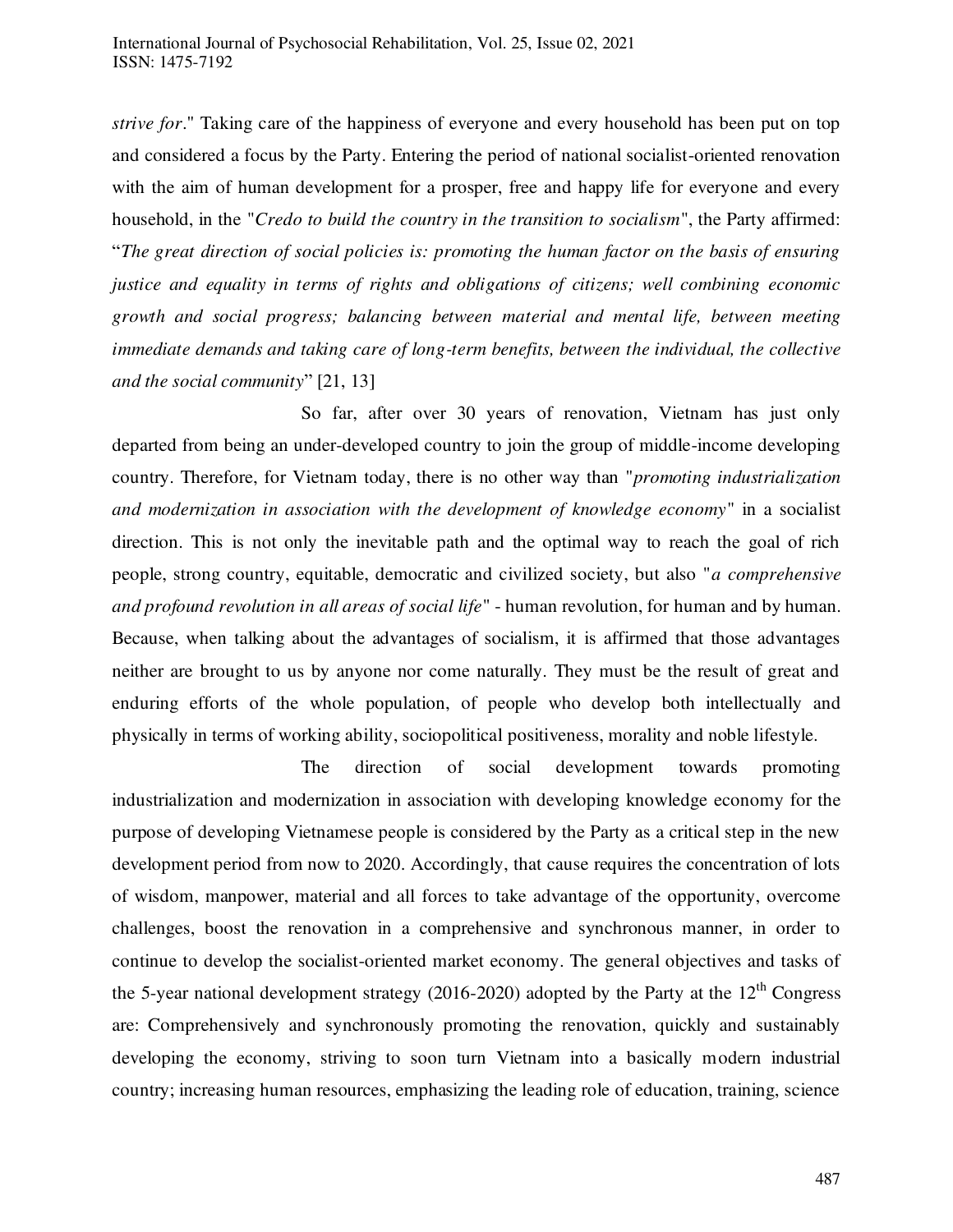and technology in national policies; infrastructure, potentials of economy, national defense and security are strengthened; the socialist-oriented market economy institution continue to be improved; the position of Vietnam in the international arena is enhanced; Vietnamese culture is built to be more advanced and rich in national identity, Vietnamese people are comprehensively developed to meet requirements for the sustainable development of the country, etc. [22, 76-79].

 Those goals and missions show that, throughout the revolutionary cause, with Marxism - Leninism and Ho Chi Minh's thought, including Marxist doctrine of human and the cause of human liberation and development determined as the fundamental theoretical basis and guidelines for actions, the Communist Party of Vietnam always considers developing Vietnamese people to be "*intellectually developed, physically strong, mentally rich, morally transparent*" as both the motivation and the goal of building new society. Developing Vietnamese people is also the driving force, the goal, the long-term foundation to create momentum for the next development step in the cause of promoting industrialization and modernization associated with developing knowledge economy, which the Party is leading Vietnamese people to gradually implement.

 Reality is further confirming the truth of K. Marx's view on the irreplaceable role of human in the development process of human history and society. Besides Vietnam, many countries in the region and around the world have succeeded in their strategy to improve human qualities, consider humans as an invaluable resource and make great investment in improving the quality of that resource and use it as a lever for economic development and social modernization. In the resolutions of the  $10^{th}$ ,  $11^{th}$  and  $12^{th}$  Congress, the Communist Party of Vietnam has repeatedly affirmed: Improving people's knowledge, fostering and promoting the great resources of Vietnamese people, developing Vietnamese people comprehensively, and building and developing high-quality human resources are decisive factors for the success of socialist-oriented industrialization and modernization, as well as basic factors for social development, rapid and sustainable economic growth, and realization of the goal of rich people, strong country, equitable, democratic and civilized society.

 In the current situation of Vietnam and international context, in order to develop Vietnamese people, foster and promote human factor and high-quality human resources as a foundation for social development, rapid and sustainable economic growth, Vietnam needs to and can shorten the time by both taking one step after another and having breakthroughs in the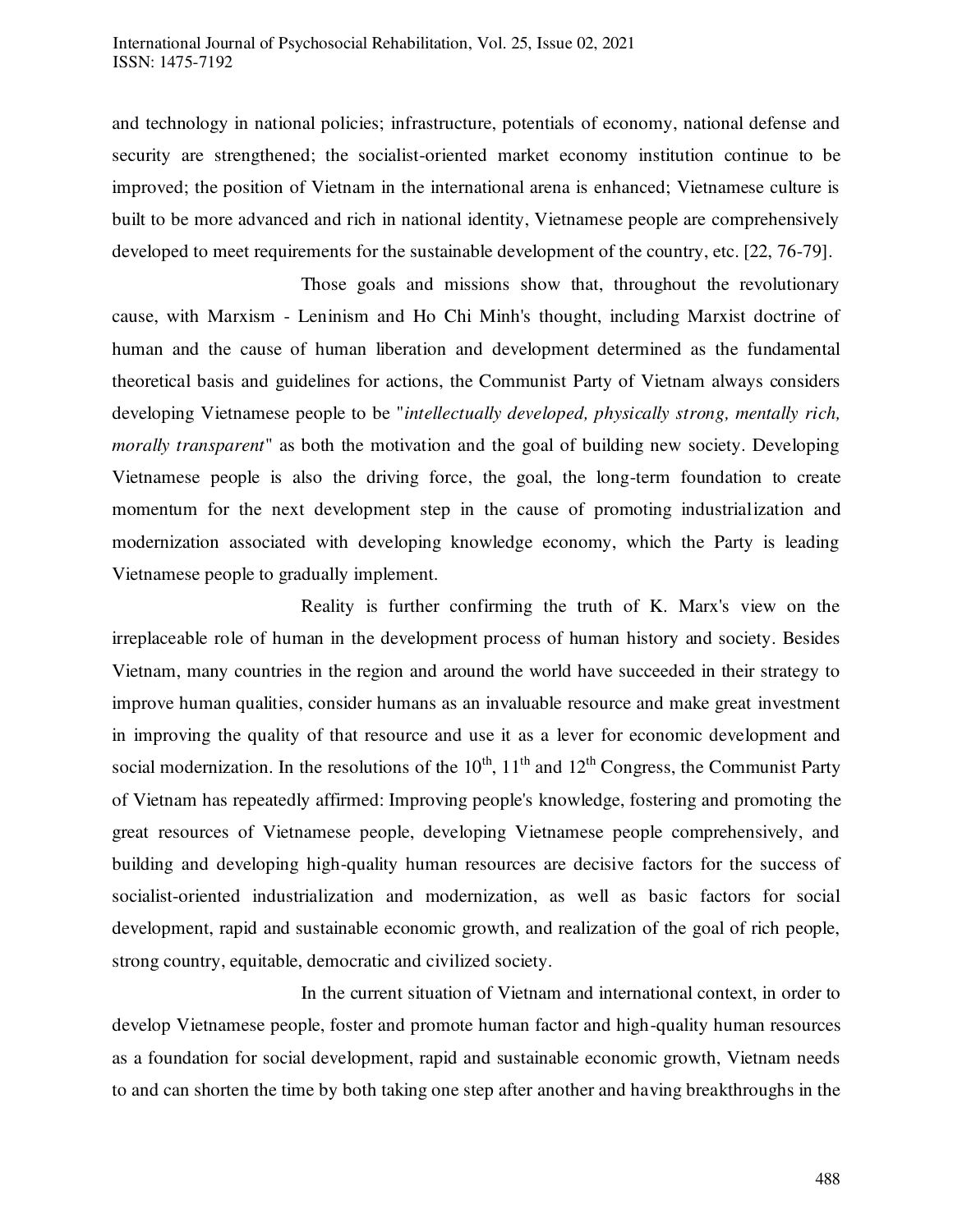#### International Journal of Psychosocial Rehabilitation, Vol. 25, Issue 02, 2021 ISSN: 1475-7192

promotion of industrialization and modernization, thus gradually modernize the country and social life. And, Vietnam can only increase human resources when developing science and technology together with education and training really become the "*top national policy*", the foundation and driving force to bring into play the intellectual resources and spiritual strength of Vietnamese people, especially when the modernization of education, culture, entertainment, health protection, population and family planning is closely linked to the inheritance and promotion of traditional values and national identities. That is why all plans for socioeconomic construction development must be put in an inseparable relationship with the investment plan for the development of personality, intelligence, emotion, joy and happiness of each person, each household and the entire people of Vietnam.

 Staying loyal to the Marxist doctrine of human, human liberation and development, liberation and development of the human community, throughout its revolutionary cause, the Communist Party of Vietnam always considers taking care of people's happiness as the highest goal to strive for. The pivotal arguments in Ho Chi Minh's thought -"*To reap a return in ten years, plant trees; To reap a return in 100, cultivate the people*" and "*by all means do whatever is beneficial to the people and avoid whatever does harm to the people*" - have become the core value of all operations of the Party. As the ruling party, all policies and strategies of the Party are aimed at the goal of comprehensively developing Vietnamese people. The "Credo of national construction in the transition to socialism (supplemented and developed in 2011)" of the Party stated: "*A proper and fair social policy for human is the strong motivation to promote all creative capacity of the people in the cause of building and defending our Fatherland*" [23, 79]. Continuously in the years of conducting the comprehensive socialist-oriented renovation of the country, the Party has promulgated many resolutions on directions, objectives, conditions and solutions in many areas that are directly related to caring, fostering and promoting the human factor, human resources and high-quality personnel. Promoting industrialization and social modernization in association with developing knowledge economy is also for that noble cause.

 Industrialization and modernization associated with development of knowledge economy, taking Marxist doctrine of human development as the foundation, do not mean that economic development is put after human development, but "*economic growth is associated with improving people's lives, developing culture and education, and ensuring social progress and justice.*" For a middle-income developing country like Vietnam, in order to quickly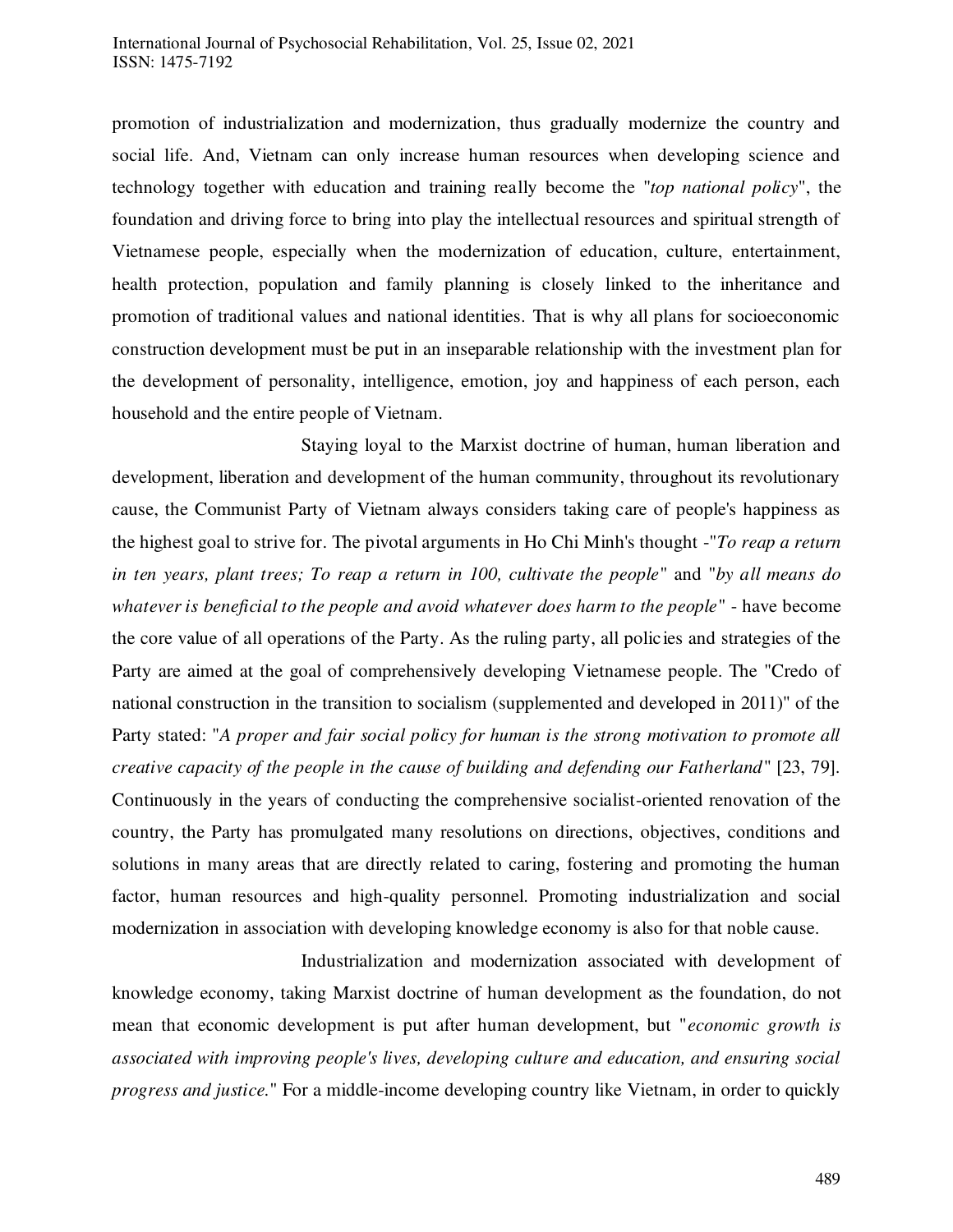get rid of the "middle income trap", economic development must be prioritized. In the past, Vietnam made mistake and fell into that trap due to relying on subjective thinking and voluntarism. Today, to avoid making the same mistake, economic development must come from practical humanism and profound humane spirit, and must be associated with the modernization of social life, because an important motivation for economic development is to create balance and harmony between economic growth and a safe and healthy social environment.

## **Conclusion**

In developing the economy on the basis of market mechanism, we cannot ignore the warning of K. Marx about the risk of "*estrangement*" of human in a commodity economy. K. Marx reminded us that in developing the economy, "*the cause of human liberation*" must be attached to "*the struggle against the extreme practical manifestation of human estrangement* " [8, 561]. Today, as the economy is developing according to market mechanism, socialist-oriented industrialization and modernization must be associated with the root of the nation and traditional values. Only then can we avoid the risk of "*estrangement*", of losing national identity and losing ourselves. The strategy for comprehensive human development and high-quality human resources development in the context of socialist-oriented market economy must also be planned in that direction. In addition, it should come from K. Marx's conception of the necessity of harmoniously combining free development of individuals with the establishment of good relationship between people in a community. Because "*only in a community can an individual has the means to fully develop his aptitudes and thus, only in a community can there be individual freedom*", and "*only when a true community exists do individuals have freedom as they come together and depend on that union*"[9, 108]. Also, only in such a community, "the free development of each person" can become "the condition for the free development of everyone[10, 628].

# **Conflict of Interest Statement**

The authors declare no conflicts of interests.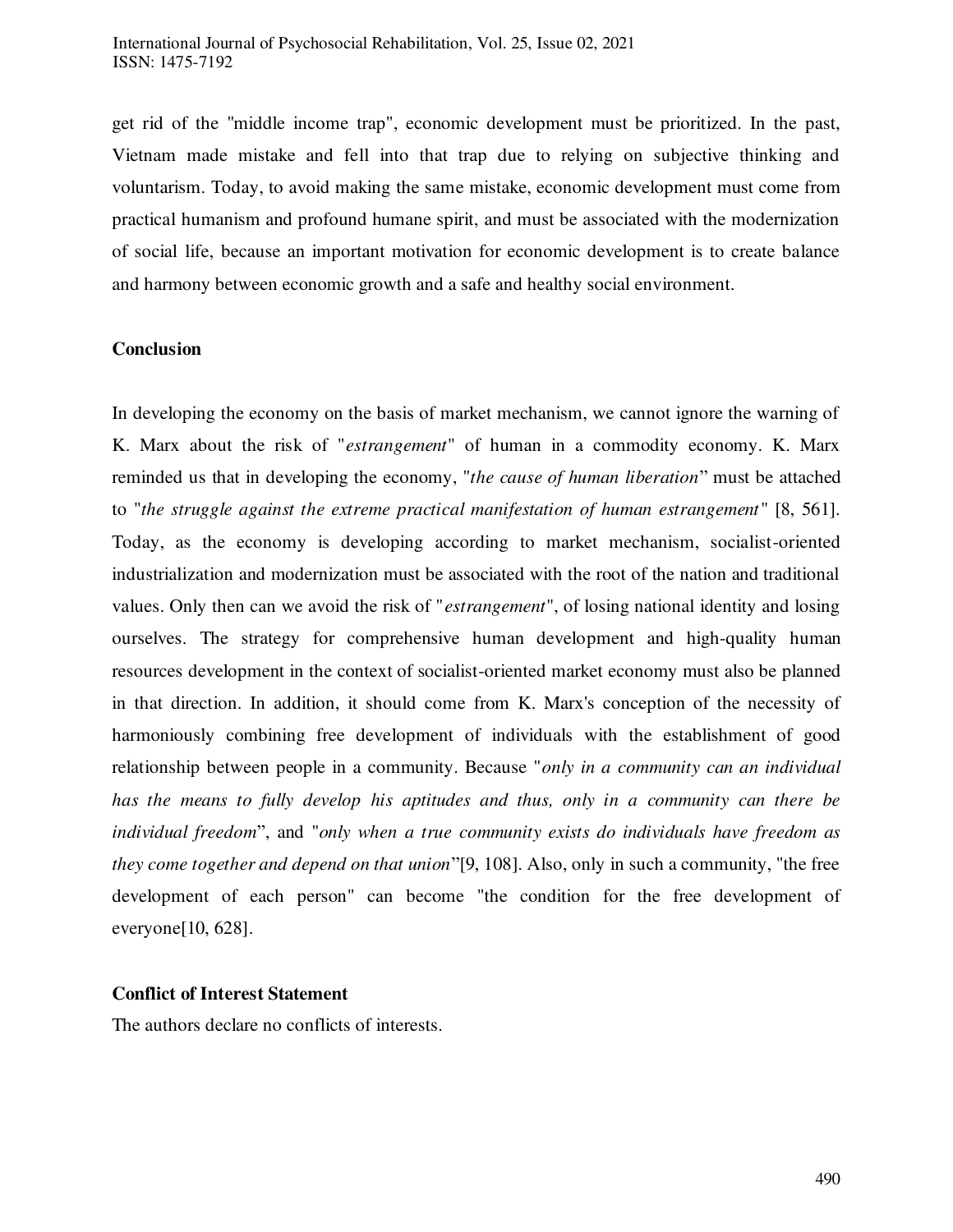## **About the Author**

Bui Xuan Dung is a lecturer of Faculty for high quality training, Ho Chi Minh City University of Technology and Education, Ho Chi Minh City, Vietnam. He studies philosophy, human philosophy, human resources, culture and politics. He obtained his PhD in VNUHCM-University of Social Sciences and Humanities in 2016, with specialization Dialectical materialism and historical materialism.

# **References**

- 1. Pham Van Duc, 2004, *Marxist philosophy and the era*, Su That Publisher, 2004.
- 2. Nguyen Trong Chuan, 2002, *Some issues about philosophy human society*, Social Sciences Publisher.
- 3. Cao Thu Hang, 2006, *The view of K. Marx and F. Engels on human and human liberation in The German Ideology and the application of our Party, philosophy; Vol.3*
- 4. Nguyen Minh Hoan, 2006, *Marxist philosophy's view on human estrangement Theoretical basis for the perception of human development in the Fourth Industrial Revolution*, philosophy Journal; Vol. 1 (320).
- 5. Lai Quoc Khanh, 2005, *The humane nature of Ho Chi Minh's thought on human liberation*, Communist Journal; Vol.14
- 6. K. Marx and F Engels: Full collection, 1995, Su That Publisher, Hanoi
- 7. K. Marx and F Engels: Full collection, vol.1
- 8. K. Marx and F Engels: Full collection, vol.3
- 9. K. Marx and F Engels: Full collection, vol.4
- 10. K. Marx and F Engels: Full collection, vol.23
- 11. K. Marx and F Engels: Full collection, vol.26
- 12. K. Marx and F Engels: Full collection, vol.27
- 13. K. Marx and F Engels: Full collection, vol.42
- 14. Bui Ba Linh, 2003, *The view of K. Marx and F. Engels on human and the cause of human liberation*, Su That Publisher
- 15. Vu Cong Thuong, 2017, *Some philosophical issues about human*, Hanoi Publisher
- 16. Tran Duc Thao, 2004, *Human Formation, H: Vietnam National University*, Hanoi Publisher